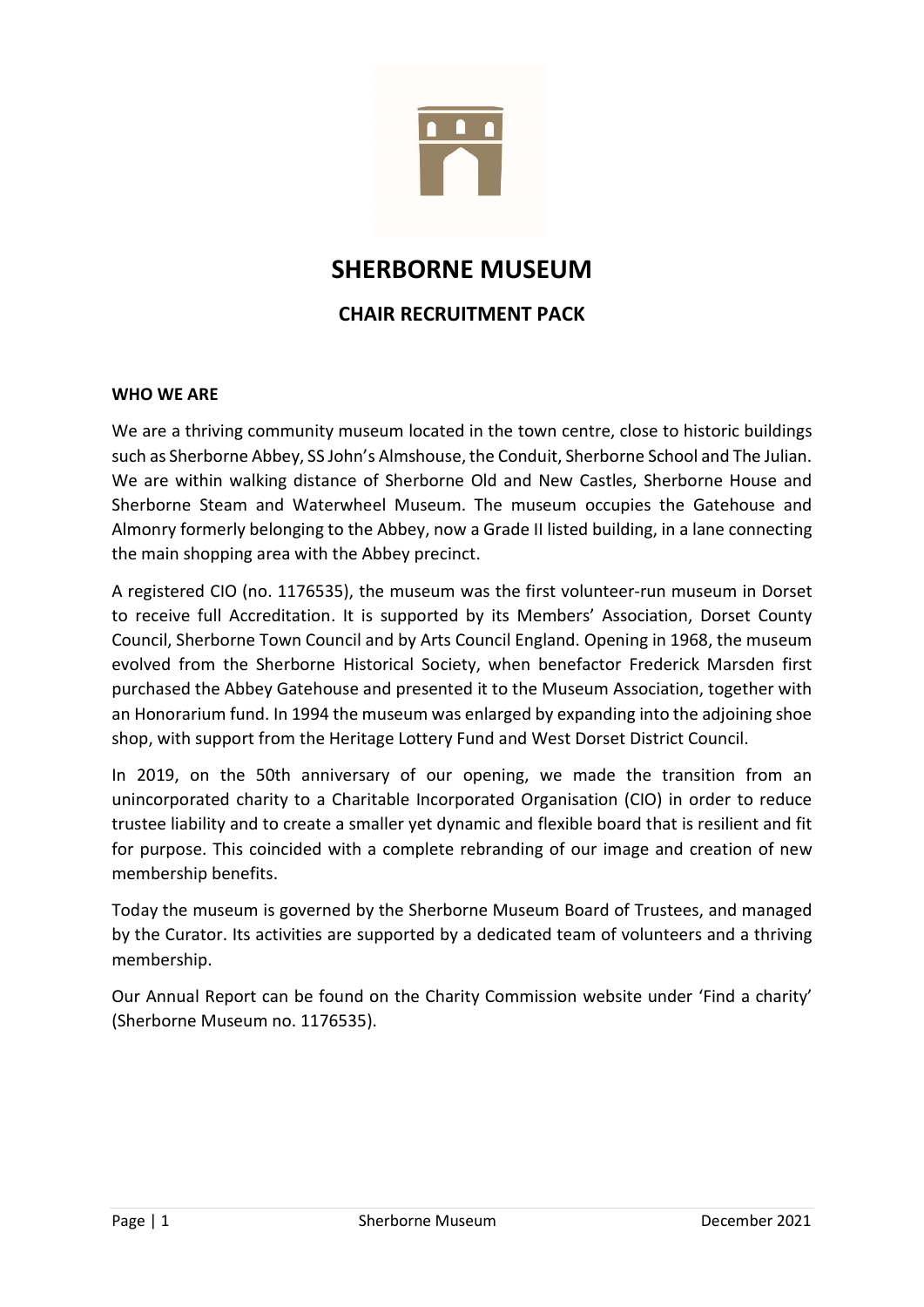#### WHAT WE DO

Sherborne Museum seeks to represent the rich heritage of the town and the key events that shaped its history and development over the years. It plays an important role in the local community, with a lively programme of events and a developing education service.

Our mission is to increase public awareness, appreciation and understanding of Sherborne's natural, historic and cultural heritage through the acquisition, preservation and display of a unique collection of items that are particularly relevant to the area. We provide a wide range of services for the local community, supported by an active team of around 50 volunteers. Prior to our temporary closure due to Covid-19 we were attracting around 10,000 users a year and contributed significantly to the tourist economy in Sherborne.

For further information about the museum, including our outreach, research and education services, our environmental commitments and access, please see our website: www.sherbornemuseum.co.uk

We have acquired our Visit England Quality Assurance Badge, the Learning Outside the Classroom Quality Badge and a Certificate of Excellence from TripAdvisor. We receive advice, support and training from the North Dorset Museums Group, the Dorset Museums Association, the South West Federation of Museums and Art Galleries and the Association of Independent Museums, in all of which we are active members.

### OUR FUTURE PLANS

Sherborne Museum has reached an exciting stage in its development. A recent bequest was agreed by the Board of Trustees to be used as match-funding for a National Lottery Heritage Fund bid. It will enable the professional reconfiguring of the museum and reinterpretation of the town's history. We plan to narrate the people's story of the town in a more imaginative and inclusive way, to inspire, delight and engage the whole community, and provide creative opportunities for everyone to engage with and learn about the heritage of the town and surrounding area.

An action plan and timeline have been developed, with the aim of submitting an Expression of Interest in Summer 2022.

# BOARD OF TRUSTEES

The Museum is run by a voluntary Board of Trustees, who appoint Officers on an annual basis and a Curator on a permanent basis, and other members as and when required.

The Trustees have collective overall responsibility for the Museum and act as its governing body, ensuring it is solvent, well run, and delivering its charitable objectives.

The CIO Board has a minimum of 5 and a maximum of 12 trustees, 2-4 of whom hold ex-officio posts (currently identified are Treasurer and Secretary).

Six skills-based roles have been identified that will ensure our board can govern effectively and contribute to the smooth running of the museum: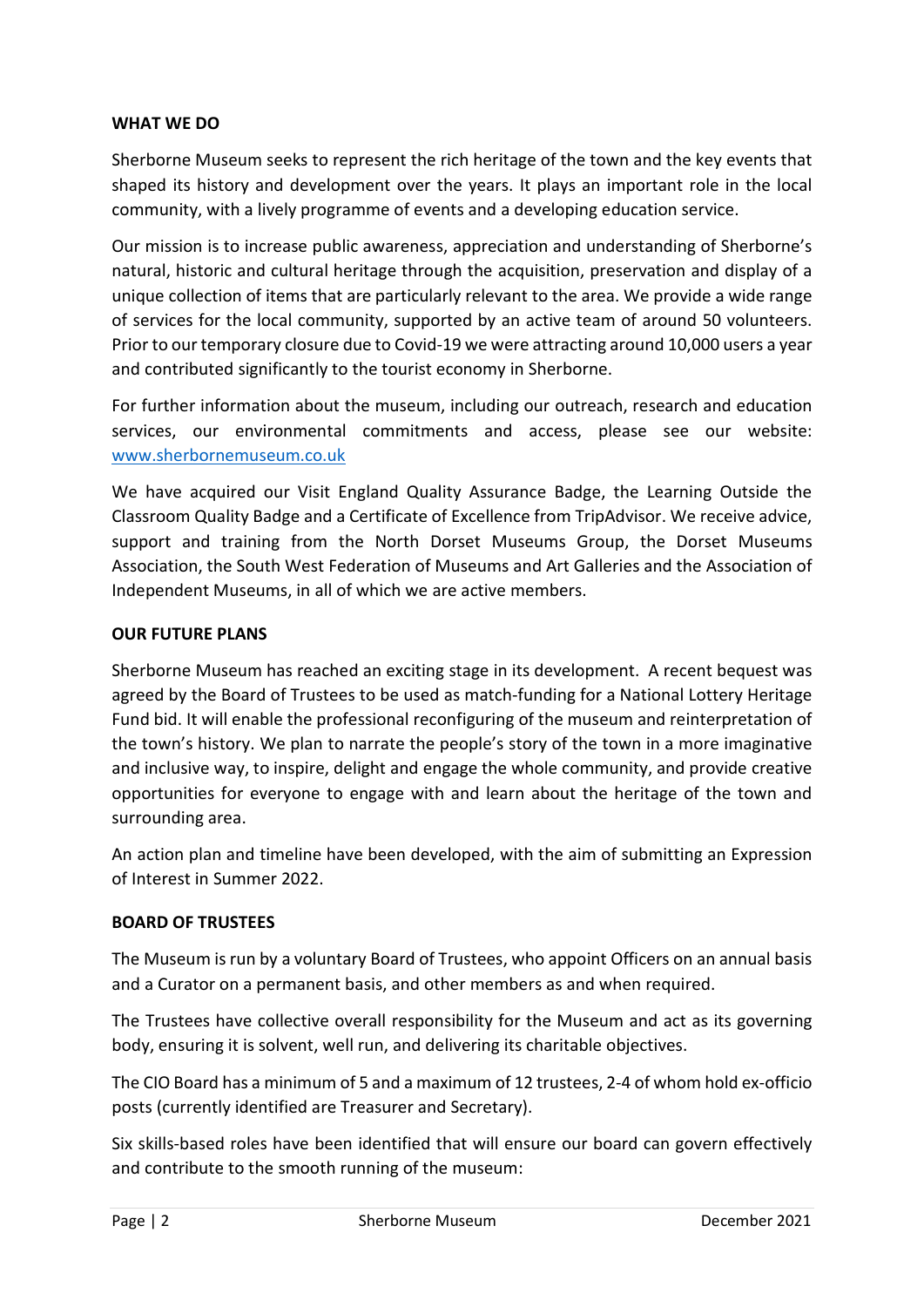- Volunteer Coordination and Visitor Experience
- Fundraising
- Museum Learning
- Building Management
- Digital Engagement
- County and Cultural Network

The role of the trustees is to be responsible for the effective governance of the museum and ensure it fulfils its mission and delivers its vision.

Trustees will also perform an ambassadorial role for the museum and represent a visible and strong public face.

For more details of the specific legal obligations of Trustees visit the Charity Commission website www.charity-commission.gov.uk and follow links to their publications CC3a The Essential Trustee: An Introduction, and CC3 The Essential Trustee: What you need to know.

### CHAIRPERSON ROLE DESCRIPTION

In addition to the general responsibilities of being a Trustee, the Chair has a number of tasks specific to their role. These include:

- Providing leadership for the Board of Trustees; setting the strategy and policy of the museum
- Chairing and facilitating Board meetings
- Ensuring that the museum complies with its governing document, charity law and any other relevant legislation or regulations, and to make sure that the museum pursues its objects as defined in its governing document
- Ensuring an effective relationship between the Board and the staff/volunteers, and the Board and external stakeholders/community
- Representing the museum at events, local council meetings or functions
- Acting as a spokesperson for the museum where appropriate
- Maintaining careful oversight of any risk to reputation and/or financial standing of the organisation
- Attending and being a member of other committees or working groups when appropriate
- Supporting the Curator/Project Manager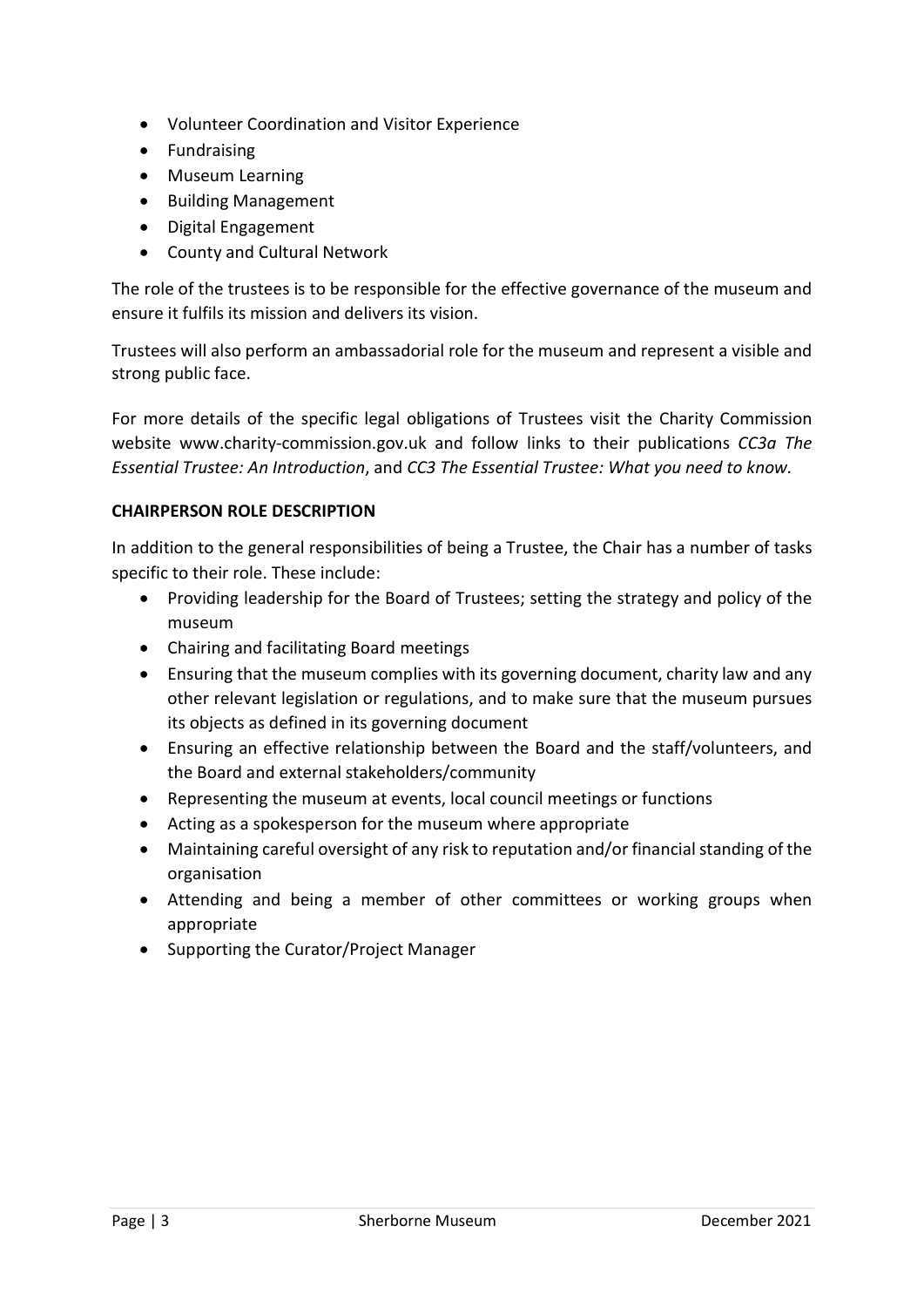# CHAIRPERSON SPECIFICATION

To help shape our future and raise our profile in the community we are seeking to appoint a Chair for the Sherborne Museum Board to support the work of the Project Manager and liaise with the Board and external consultants engaged to prepare our funding bid and carry out the subsequent redevelopment. The ideal candidate will have:

- An understanding of the charitable and cultural sector
- A willingness to lead, people management skills and the ability to chair meetings effectively
- A commitment to the vision of Sherborne Museum, in promoting it in the best interests of its many visitors, volunteers and staff
- Good, independent judgment
- An understanding of the responsibilities and liabilities of trusteeship, and an understanding of the financial aspects of running a charity
- An ability to work effectively as part of a team, while contributing an independent perspective
- Strong local networks and standing to champion the work of the Museum in the local community and beyond

### **ELIGIBILITY**

The applicant must be legally eligible to stand as a Charity Trustee.

The law places certain restrictions on becoming a Charity Trustee. For example, you cannot be under the age of 18, previously have been removed from trusteeship of a charity by a Court or the Charity Commission, disqualified under the Company Director's Disqualification Act 1986, or been convicted of an offence involving deception or dishonesty (unless the conviction is spent).

#### CHAIR'S TIME COMMITMENT

The Chair will need to commit on average two days a month to the role and be available to carry out informal discussions and communications with the Curator and Trustees in accordance with their responsibilities.

The Board of Trustees normally meets once every two months, with additional meetings if circumstances require and an annual AGM. It is essential that as Chair you are able to attend meetings, and before making an application, you should think carefully about your availability now and in the future.

In line with our constitution, all Trustees are asked to commit to a three-year term, with the option of serving for a further term, following a vote by members at an AGM.